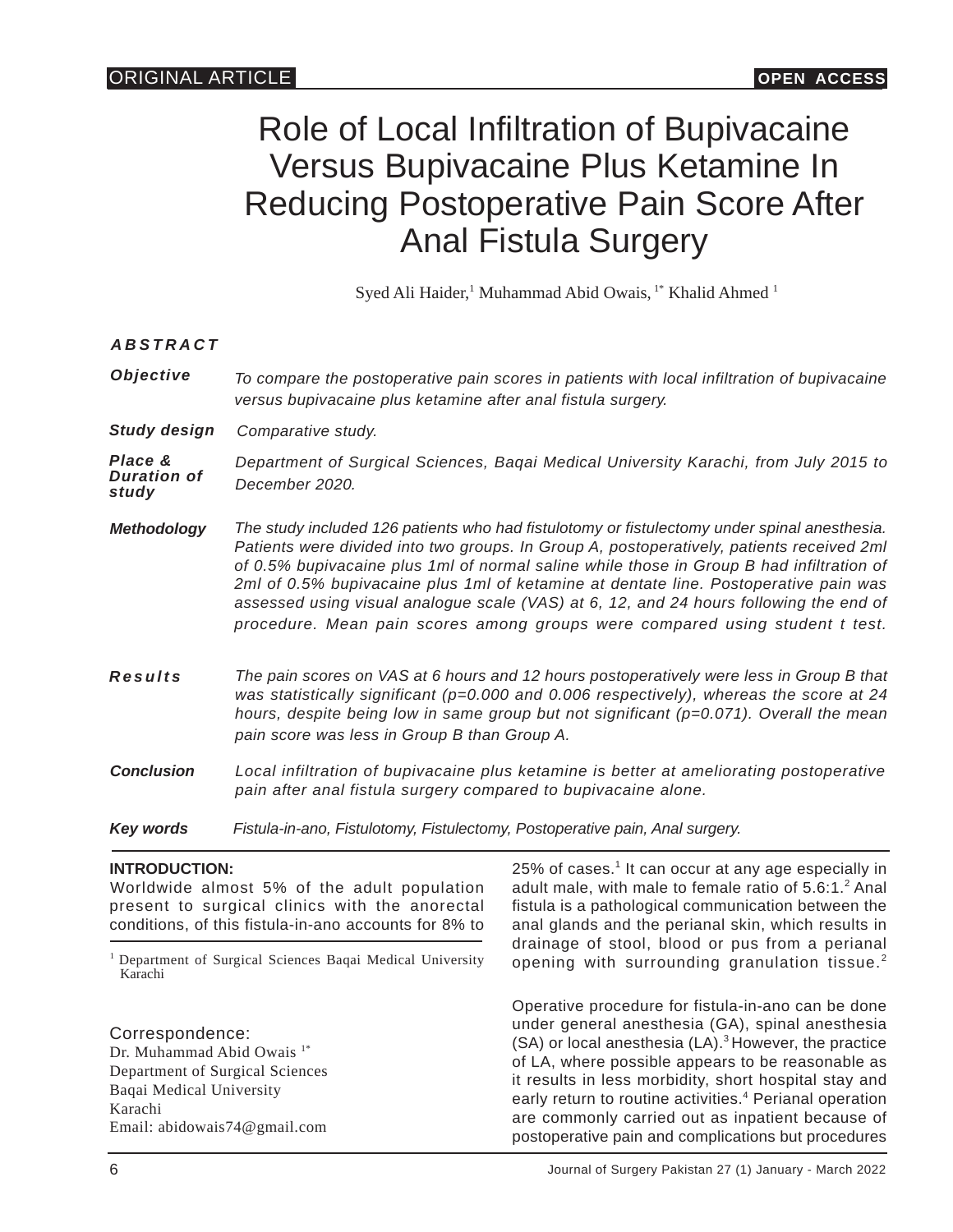are also performed as day-care surgery.<sup>5</sup> For postoperative pain control various medications are in use and quest for newer approaches are also ongoing. Different anesthesia techniques have been reported in literature for surgical correction of anorectal conditions, however studies on the combined use of local and spinal anesthesia are less often reported. 6-10

Studies have shown that adding ketamine to LA can result in postoperative pain reduction in certain surgeries like abdominal hysterectomy and hernia surgery. $11,12$ The studies on the use of local infiltration of ketamine, alone or in combination with other drugs, after anal fistula surgery for amelioration of pain, are scarce. This study was performed to compare the pain relief following local bupivacaine infiltration versus bupivacaine with ketamine combination in patients for fistula-in-ano surgery.

#### **METHODOLOGY:**

This was a comparative study conducted from July 2015 to December 2020 in the Department of Surgical Sciences, Baqai Medical University Karachi. Institution review board approval was obtained and informed consent taken from the patients. WHO calculator for sample size was employed to achieve sample size where level of significance and confidence interval were kept 5% and 90% respectively. For sampling, non-probability consecutive approach was used. This study included 126 patients, more than 14 years of age with fistulain-ano, who underwent either fistulotomy or fistulectomy. Computer based randomization software (Research randomizer) was utilized to allocate patients into two groups. In Group A after surgery patients had an infiltration of 2ml 0.5% bupivacaine plus 1ml normal saline while those in Group B received 2ml of 0.5% bupivacaine plus 1ml of ketamine at dentate line.

Patients with the history of spinal cord injury or concomitant anal or rectal disease like ulcerative colitis, Crohn's diseases, anal or rectal carcinoma, in whom conversion from spinal to general anesthesia was required during surgery and with contraindications for the drugs used like hypersensitivity, erythema, urticaria, allergic dermatitis, hyperpigmentation and purpura after injection, neurological diseases, asthma, raised blood pressure, cardiac diseases, were excluded from the study. All the patients received spinal anesthesia in sitting posture with injection of 1ml of bupivacaine 0.5% by 25G needle at L3-L4 level. Patients were kept in sitting position for five minutes and after attaining suitable anesthesia, the position was changed to supine before placing them into lithotomy position. After fistulotomy or fistulectomy drugs were infiltrated at dentate line.

The variables assessed in each group included age, gender, comorbid, body mass index (BMI), duration of surgery, and intensity of postsurgical pain using Visual Analogue Scale (VAS), at 6, 12, and 24 hours after surgery. Postsurgical complications like nausea, vomiting, headache, urinary retention and bleeding were also assessed. In VAS, the pain intensity was displayed linearly from 0 to 10, and patients were taught to demonstrate pain level from 0 (no pain) to 10 (most severe pain ever faced by the patient). For the pain (VAS  $>$  3), patient was given 10mg of nalbuphine intramuscular route. Data were entered in a pre designed form for each patient.

Statistical software SPSS version 19 was used to analyze data. For qualitative variables like gender, comorbid, postoperative complications frequencies were computed. For age, BMI, duration of surgery, VAS score, mean scores were calculated. For statistical significance student t test was applied to compare the main outcome measure; the mean pain score on VAS. A p value of <0.05 was considered as statistically significant.

## **RESULTS:**

The mean age of the patients was 39.99±10.99 year (p=0.703). Age, BMI, gender distribution, comorbid conditions like diabetes mellitus and hypertension in both groups were statistically insignificant (table I). The mean duration of the procedure was 21.48±7.91 minutes (p=0.640). All the variables were statistically insignificant.

The pain scores on VAS at 6 and 12 hours postoperatively were less in Group B (p=0.000 and p=0.006) that were statistically significant. VAS score at 24 hours, despite being less in Group B was not significant (p=0.071). Postoperatively, nine patients experienced postoperative nausea and vomiting (PONV). Headache was reported in 13 patients while 12 had urinary retention. Details are given in table II and III.

## **DISCUSSION:**

Postoperative pain management is an important aspect of perioperative care as it may affect the surgical outcome. The post-surgical pain not only results in long hospital stay but also in lack of satisfaction. It is therefore necessity to provide a good postoperative analgesia that not only hastens postoperative recovery but also early mobilization.<sup>13</sup> This study revealed substantial and promising painrelieving impact of local injection of bupivacaine,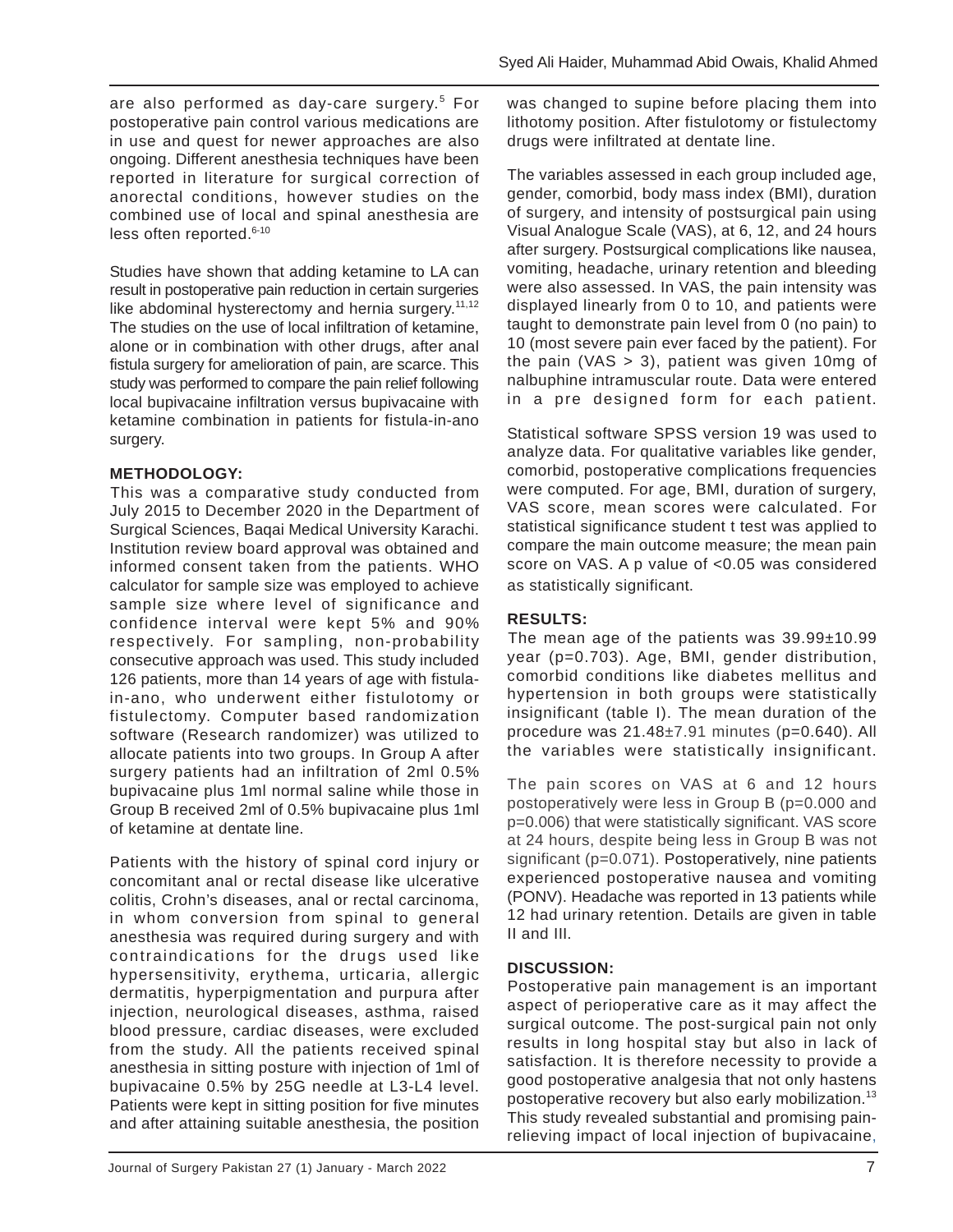Role of Local Infiltration of Bupivacaine Versus Bupivacaine Plus Ketamine In Reducing Postoperative Pain Score After Anal Fistula Surgery

| Table I: Demographic and Clinical Details |                   |                   |                   |         |  |  |
|-------------------------------------------|-------------------|-------------------|-------------------|---------|--|--|
| <b>Characteristics</b>                    | Total             | <b>Group A</b>    | <b>Group B</b>    | p value |  |  |
| Mean Age (years)                          | $39.99 \pm 10.99$ | $39.57 \pm 11.41$ | $40.32 \pm 10.65$ | 0.703   |  |  |
| Male                                      | 97 (76.98%)       | 47 (74.60%)       | 50 (79.36%)       | 0.262   |  |  |
| Female                                    | 29 (23.01%)       | 16 (25.39%)       | 13 (20.63%)       | 0.262   |  |  |
| Hypertension                              | 16 (12.69%)       | 9(14.28%)         | $7(11.11\%)$      | 0.296   |  |  |
| Diabetes Mellitus                         | 14 (11.11%)       | 5(7.93%)          | 9(14.28%)         | 0.128   |  |  |
| Body Mass Index                           | $29.24 \pm 5.03$  | 28.86±4.71        | $29.63 \pm 5.36$  | 0.447   |  |  |
| Mean Duration of Procedure (Minutes)      | $21.84 \pm 8.71$  | $21.48 \pm 7.91$  | $22.21 \pm 9.50$  | 0.640   |  |  |

| Table II: Postoperative Pain Scores |                 |                 |          |  |  |  |
|-------------------------------------|-----------------|-----------------|----------|--|--|--|
|                                     | <b>Group A</b>  | <b>Group B</b>  | p value  |  |  |  |
| Pain VAS Score (6 Hours)            | $6.38 + 1.61$   | $4.91 \pm 0.95$ | $0.000*$ |  |  |  |
| Pain VAS Score (12 Hours)           | $6.38 + 1.61$   | $4.91 + 0.95$   | $0.000*$ |  |  |  |
| Pain VAS Score (12 Hours)           | $4.83 \pm 1.72$ | $4.09 \pm 1.27$ | $0.006*$ |  |  |  |
| Pain VAS score (24 Hours)           | $3.76 \pm 1.34$ | $3.35 + 1.19$   | 0.071    |  |  |  |
| Mean Pain Score                     | $4.99 + 1.89$   | $4.11 + 1.24$   | $0.002*$ |  |  |  |

| Table III: Comparison of Complications In Both Groups |                   |                 |                  |                  |         |  |  |  |
|-------------------------------------------------------|-------------------|-----------------|------------------|------------------|---------|--|--|--|
| <b>Complications</b>                                  |                   | Total $(n=126)$ | Group A $(n=63)$ | Group B $(n=63)$ | p value |  |  |  |
| Postoperative Nausea & Vomiting                       |                   | $9(7.14\%)$     | 4(6.35%)         | 5(8.33%)         | 0.335   |  |  |  |
| Headache                                              |                   | 13 (10.32%)     | 8(12.7%)         | 5(8.33%)         | 0.211   |  |  |  |
| Urinary retention                                     |                   | 12 (9.52%)      | 4(6.35%)         | 8(12.7%)         | 0.112   |  |  |  |
| Post-operative<br>Bleeding                            | No Bleeding       | 107 (85%)       | 55 (87.30%)      | 52 (82.54%)      | 0.227   |  |  |  |
|                                                       | Mild Bleeding     | 15 (11.90%)     | 9(14.28%)        | 6(9.52%)         | 0.204   |  |  |  |
|                                                       | Moderate Bleeding | 4(3.17%)        | 1(1.58%)         | 3(4.76%)         | 0.154   |  |  |  |

especially when it was used with ketamine.

After perianal surgeries for pain control, different modalities are in use. It include pudendal nerve block, perianal infiltration of local anesthetics or botulinum toxin, and topical applications of glyceryl nitrate, metronidazole and calcium channel blockers.<sup>14</sup> Studies have shown better outcome with the use of bupivacaine and ketamine in different surgical procedures.<sup>11,12</sup> It was reported that ketamine not only considerably reduced the pain score and dosage of rescue painkillers but also increased the time to the first dose of opiate when compared with the group receiving normal saline. Addition of ketamine with subcutaneous bupivacaine infiltration, prolonged the analgesic effect.

In our study, the mean age of the research participants was 39.99±10.99 year. This is comparable with other studies. Studies showed male predominance as found in our study. 14,15,16 In index study both the study groups were comparable in

demographic as well as clinical parameters. The pain scores at 6 and 12 hours postoperatively were less in Group B that was statistically significant. This is similar to other studies.<sup>17,18</sup>

Postoperatively twelve patients developed retention of urine which is consistent with previous studies where it was reported in 7% to 20% of patients after anorectal surgery.<sup>19</sup> However, same frequency has not been reported in other study.<sup>19</sup> Postoperatively, nine patients had nausea and vomiting which is quite comparable to other studies.<sup>1,14</sup> The headache is reported in number of patients which is more when compared to other study.<sup>20</sup> Although significant postsurgical bleeding necessitating any intervention was not experienced in our study however, incidence of mild and moderate bleeding was reported in 15% patients in another study.<sup>21</sup>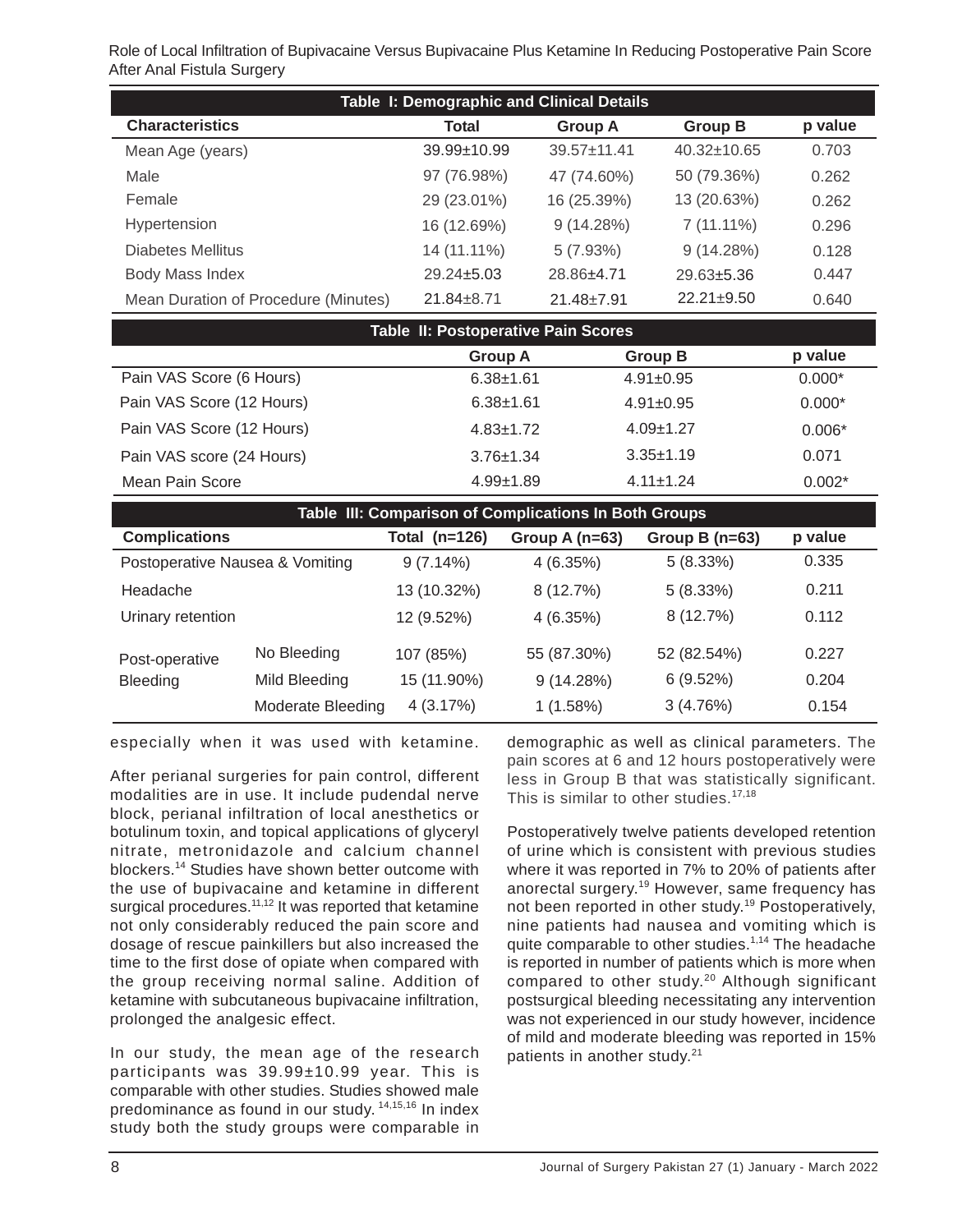## **CONCLUSION:**

Postoperative pain scores were found statistically significant in group of patients where local infiltration of bupivacaine plus ketamine was used in comparison with bupivacaine alone.

#### **REFERENCES:**

- 1. Kazemeini A, Rahimi M, Fazeli M, Mirjafari S, Ghaderi H, Fani K, et al. The effect of local injections of bupivacaine plus ketamine, bupivacaine alone, and placebo on reducing postoperative anal fistula pain: a randomized clinical trial. Sci World J. 2014;2014:424152. doi: 10.1155/2014/424152.
- 2. Zhu L, Ma S, Jia C, Zhang B, Ma Z, Park E. Chinese herbal fumigant and lotion for postoperative complication in surgical wound of anal fistula; A protocol for a systematic review and meta-analysis. Medicine (Baltimore). 2020;99(36):e22095. doi: 10.1097/MD.0000000000022095.
- 3. Bhatia D, Bharati P, Samta, Bhatia S. Excision of low fistula in ano under local anaesthesia. J Med Sci Clin Res. 2019;7(3). https://dx.doi.org/10.18535/jmscr/v7i3.106
- 4. Singh DS, Khichy DS, Singh DB, Attri DJ. Comparison of local anaesthesia versus spinal anaesthesia for peri anal disorders. Int J Med Res Rev. 2017;5(3):223-8.
- 5. Qiu JM, Yang GG, Wang HT, Fu C, Wang D, Mei T. Feasibility of ambulatory surgery for anal fistula with LIFT procedure. BMC Gastroenterol. 2019;19(1):81. doi: 10.1186/s12876-019-0997-x.
- 6. Jinjil K, Dwivedi D, Bhatnagar V, Ray RK, Tara S. Perianal Block. Is it as good as spinal anesthesia for closed hemorrhoidectomies?. Anesth Essays Res. 2018;12:36-41. doi:10.4103/aer.AER\_225\_17
- 7. Borges LA, da Cunha Leal P, Rey Moura EC, Sakata RK. Randomized clinical study on the analgesic effect of local infiltration versus spinal block for hemorrhoidectomy. Sao Paulo Med J. 2017;135:247-52.
- 8. Gadiraju GP, Kishan D. Local infiltration anaesthesia for lateral internal anal

sphincterotomy; a safe and effective alternative to regional or general anaesthesia. J Datta Meghe Ins Med Sci Uni. 2018;13:130-4. DOI:10.4103/jdmimsu.jdmimsu\_46\_18

- 9. Sanoja IA, Toth K, Ragheb-Mueller N. Use of intrathecal chloroprocaine for ambulatory perianal procedures in the prone jackknife position: a retrospective single-center experience. Reg Anesth Pain Med. 2020;45:679-80. doi: 10.1136/rapm-2020- 101551.
- 10. Gebhardt V, Kiefer K, Bussen D, Weiss C, Schmittner MD. Retrospective analysis of mepivacaine, prilocaine and chloroprocaine for low-dose spinal anaesthesia in outpatient perianal procedures. Int J Colorectal Dis. 2018;33:1469-77. doi: 10.1007/s00384-018- 3085-8.
- 11. Mohamed SA, Sayed DM, El Sherif FA, Abd El-Rahman AM. Effect of local wound infiltration with ketamine versus dexmedetomidine on postoperative pain and stress after abdominal hysterectomy, a randomized trial. Eur J Pain. 2018;22:951- 60. doi:10.1002/ejp.1181
- 12. Oham A, Ekwere I, Tobi K. Subcutaneous ketamine prolongs the analgesic effect of local infiltration of plain Bupivacaine in children undergoing inguinal herniotomy. Afr Health Sci. 2020;20:806-14. doi:10.4314/ahs.v20i2.34.
- 13. Yu N, Long X, Lujan-Hernandez J, Succar J, Xin X, Wang X. Transversus abdominisplane block versus local anesthetic wound infiltration in lower abdominal surgery: a systematic review and meta-analysis of randomized controlled trials. BMC Anesthesiol. 2014;14(1). doi: 10.1186/1471- 2253-14-121.
- 14. Haribabu V, Gopalakrishnan K, Gopalakrishnan M, Ezhil Rajan V, Chandrasekar R. Comparison of analgesic efficacy of bupivacaine, bupivacaine with dexmedetomidine, and bupivacaine with fentanyl in local perianal infiltration technique in perianal surgeries: A prospective, randomized controlled study. Int J Anesthesiol. 2020;15:07-14.